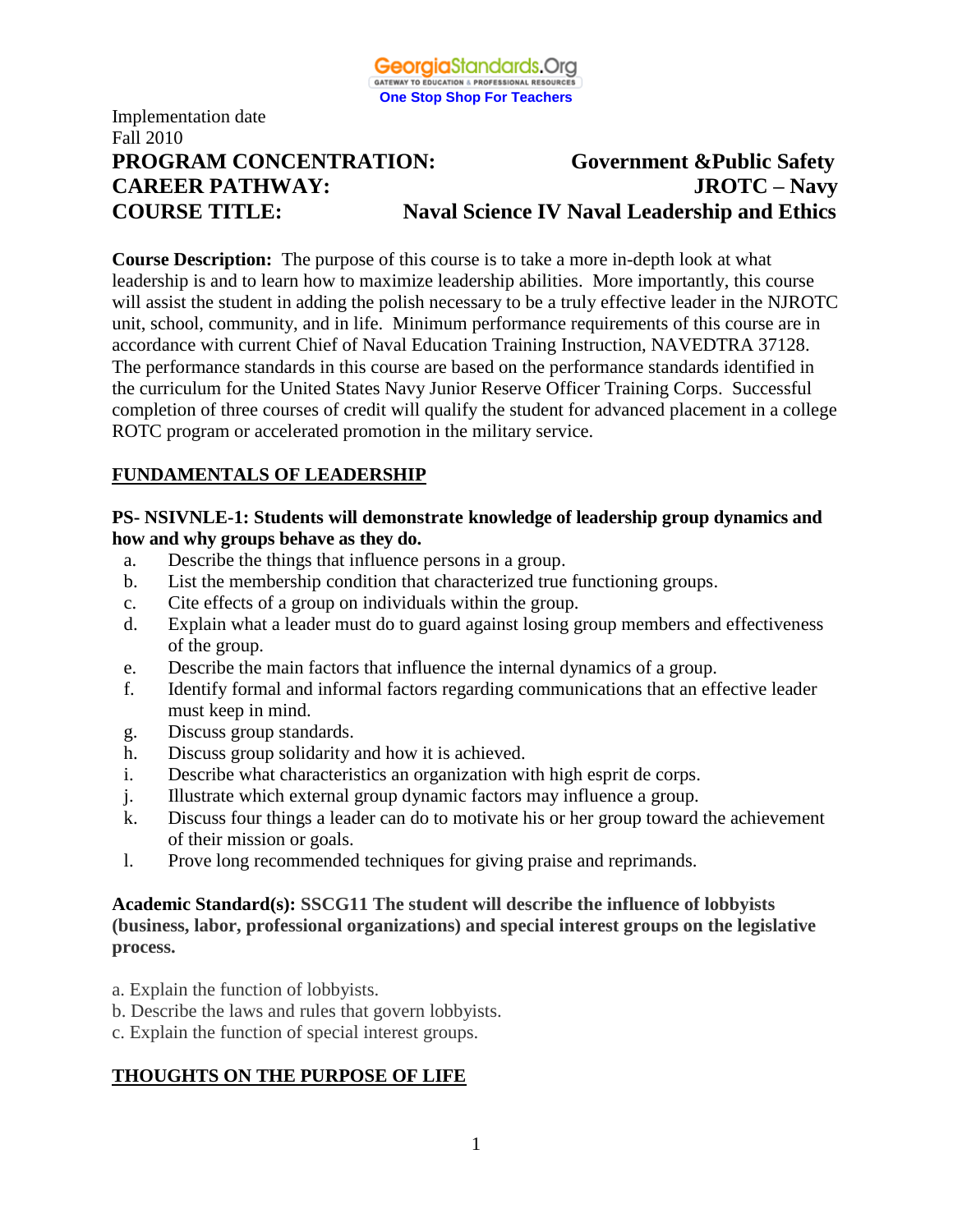## **PS- NSIVNLE -2: Students will understand that the human capacity to capture the essence of a purpose in life is based on working, creating, excelling and being concerned about the world and its affairs.**

- a. Explain and discuss the human capacity for effort.
- b. Discuss what is necessary to solve many of today's problems.
- c. Illustrate the five basic goals for education that apply to everyone.
- d. Explain why reading is important.
- e. Discuss why we should see to understand the past.
- f. Discuss why religion is an area that merits a more sympathetic understanding by modern intellectuals.
- g. Cite the evidence for one to conclude that morals and ethics are becoming less prevalent in people's lives.

## **Academic Standard(s): SSCG2 The student will analyze the natural rights philosophy and the nature of government expressed in the Declaration of Independence.**

- a. Compare and contrast the Declaration of Independence to the Social Contract Theory.
- b. Evaluate the Declaration of Independence as a persuasive argument.

## **THEORY OF HUMAN MOTIVATION**

#### **PS- NSIVNLE -3: Students will understand that human motivation is based on the hierarchical system of physiological needs, safety needs, love and belonging needs, status and esteem needs, and the need for self-actualization or self-fulfillment.**

- a. Explain what is meant by Maslow's statement, "The basic human needs are organized into a hierarchy or relative prepotency."
- b. State why safety need are usually not motivators in our society.
- c. Describe where satisfaction of a person's self-esteem need leads.
- d. Cite the highest needs that emerge after satisfaction of physiological, safety, love, and esteem needs.
- e. Explain the most common exception to the hierarchy of needs as postulated by Maslow.
- f. Explain why it is necessary that all lower needs by 100% satisfied in order for higher needs to become motivators.
- g. Discuss what it means to say most behavior is multi-motivated.

#### **Academic Standard(s): SAP5 Students will analyze the role of the reproductive system as it pertains to the growth and development of humans.**

c. Describe the stages of development from birth to adulthood (i.e. neonatal period, infancy, childhood, adolescence and puberty, and maturity).

## **SEAMANSHIP and LEADERSHIP**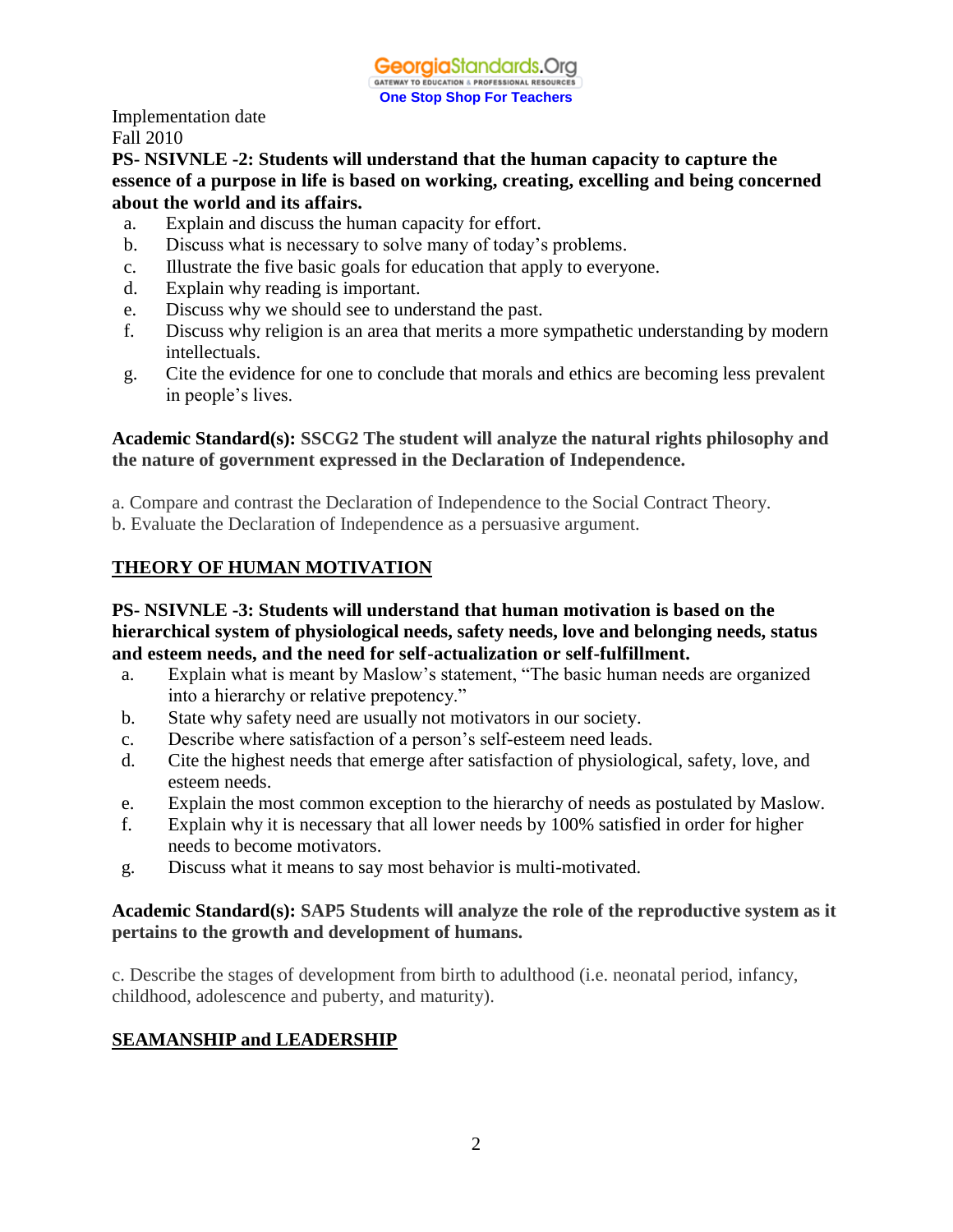#### **PS- NSIVNLE -4: Students will understand that leadership begins with the leader's personal example and does not end until the organization comprehends, accepts, complies with, and resonates with the highest possible standards.**

- a. Evaluate the four intangibilities upon which leadership should be based.
- b. Describe where moral strength begins.
- c. Discuss what a leader must do to be sure of getting the real facts about a problem.
- d. Define the meaning of "knowing one's people".
- e. Discuss what has significantly changed about leadership today as opposed to the past.
- f. Explain which type of leader subordinates best respond to and give their all.

## **Academic Standard(s): SSUSH18 The student will describe Franklin Roosevelt's New Deal as a response to the depression and compare the ways governmental programs aided those in need.**

e. Identify the political challenges to Roosevelt's domestic and international leadership including the role of Huey Long, the "court packing bill," and the Neutrality Act.

## **PS- NSIVNLE -5: Students will understand that effective leadership uses the arts of communication and supervision to get the job done, and that effective leadership is an ongoing, growing, and learning process--not a finished product.**

- a. Describe which arts are used in practicing effective leadership.
- b. Explain why it is important to communicate well.
- c. State the essence of good leadership.
- d. Cite three characteristics of effective leadership.
- e. Discuss what is involved in sharing and teamwork.
- f. Describe the basic rules that effective leaders follow.
- g. Cite the beneficial effects obtained when a person makes a real contribution to the unit mission.

## **Academic Standard(s): ELA10RL2 The student identifies, analyzes, and applies knowledge of theme in literary works and provides evidence from the works to support understanding. The student**

a. Applies knowledge of the concept that the theme or meaning of a selection represents a universal view or comment on life or society and provides support from the text for the identified theme.

b. Evaluates the way an author's choice of words advances the theme or purpose of the work.

c. Applies knowledge of the concept that a text can contain more than one theme.

d. Analyzes and compares texts that express a universal theme, and locates support in the text for the identified theme.

e. Compares and contrasts the presentation of a theme or topic across genres and explains how the selection of genre affects the delivery of universal ideas about life and society.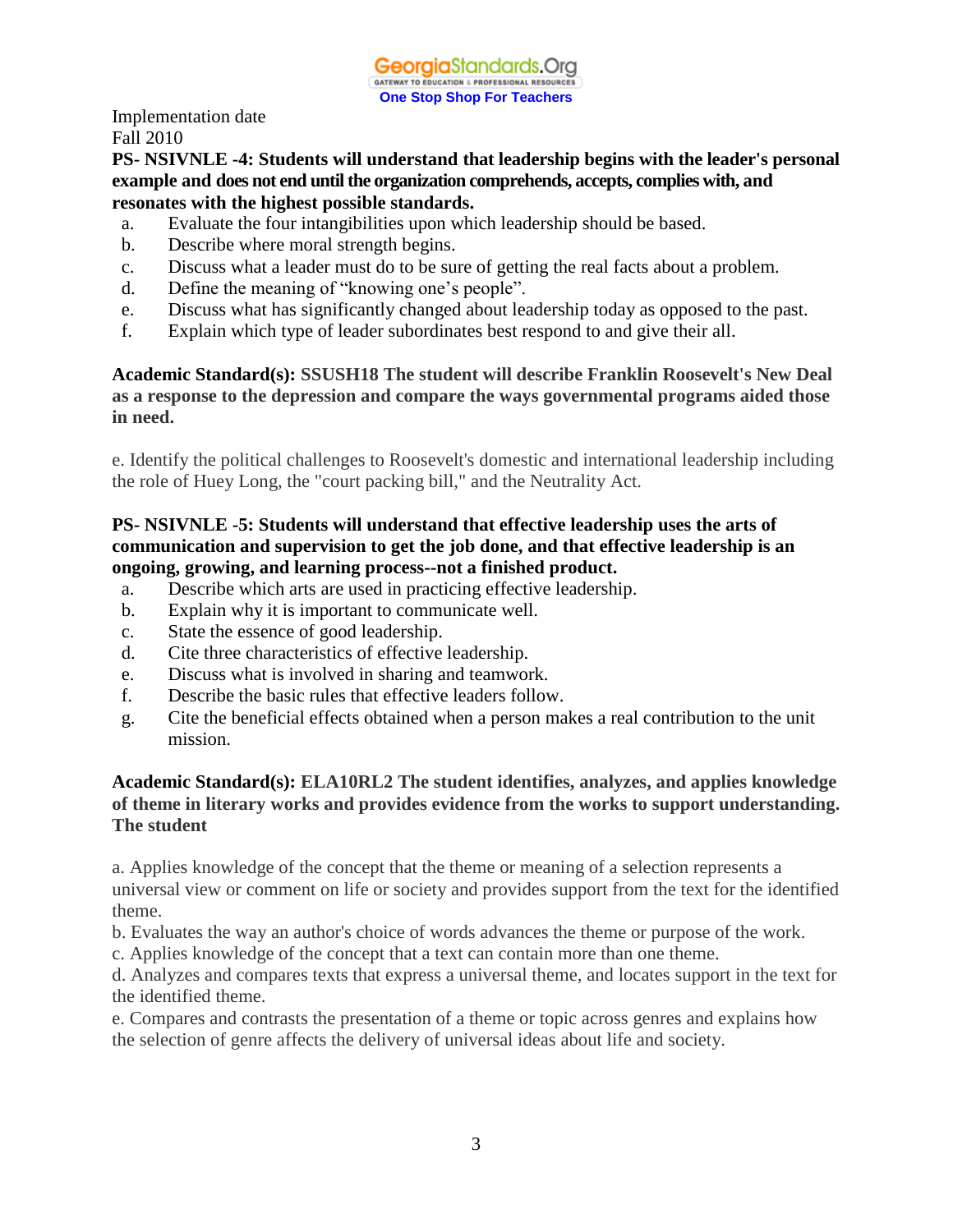**PS- NSIVNLE -6: Students will demonstrate knowledge that every technique of positive leadership should make the follower feel that, as long as he is doing his best to follow, he will be secure and his efforts will receive recognition.**

- a. State a major problem often faced by a leader.
- b. State the seven categories into which the techniques of leadership may be grouped.
- c. Describe the four leadership techniques involved in giving orders.
- d. Describe the eleven leadership techniques involved in getting cooperation.
- e. Describe the ten leadership techniques involved in establishing discipline.
- f. Describe the nine leadership techniques involved in improving feelings of security.
- g. Describe the seven leadership techniques involved in giving recognition.
- h. Describe the six leadership techniques involved in improving organization and administration.

## **Academic Standard(s): SSCG10 The student will describe the legislative process, including the roles played by committees and leadership.**

a. Explain the steps in the legislative process.

b. Explain the function of various leadership positions within the legislature.

## **THE RESPONSIBILITIES AND QUALITIES OF LEADERSHIP**

#### **PS- NSIVNLE -7: Students will understand that a leader knows where he is going and how to get there, is willing to let his subordinates in on the ultimate goal and the path(s) thereto, and to enlist their support.**

- a. State the difference between a leader and a manager.
- b. Explain a leader's "service reputation".
- c. Discuss how an officer's humanity is perceived.
- d. Describe what ability an individual must have in order to be effective and successful in the Navy.
- e. Discuss the element of surprise.
- f. Explain how an officer can lose the respect of his or her troops.
- g. Discuss how behavior is a basic element of "setting the example".

**Academic Standard(s): SSCG12 The student will analyze the various roles played by the President of the United States including Commander-in-Chief of the Armed Forces, Chief Executive, Chief Agenda Setter, Representative of the Nation, Chief of State, Foreign Policy Leader, and Party Leader.**

#### **THE CHAIN of COMMAND**

**PS- NSIVNLE -8: Students will understand that the military chain of command is the pyramid structure of communications, authority, and responsibilities which allows every individual in the organization to know what is going on with those below and what is expected by those above.**

a. Express why the chain if command is so important.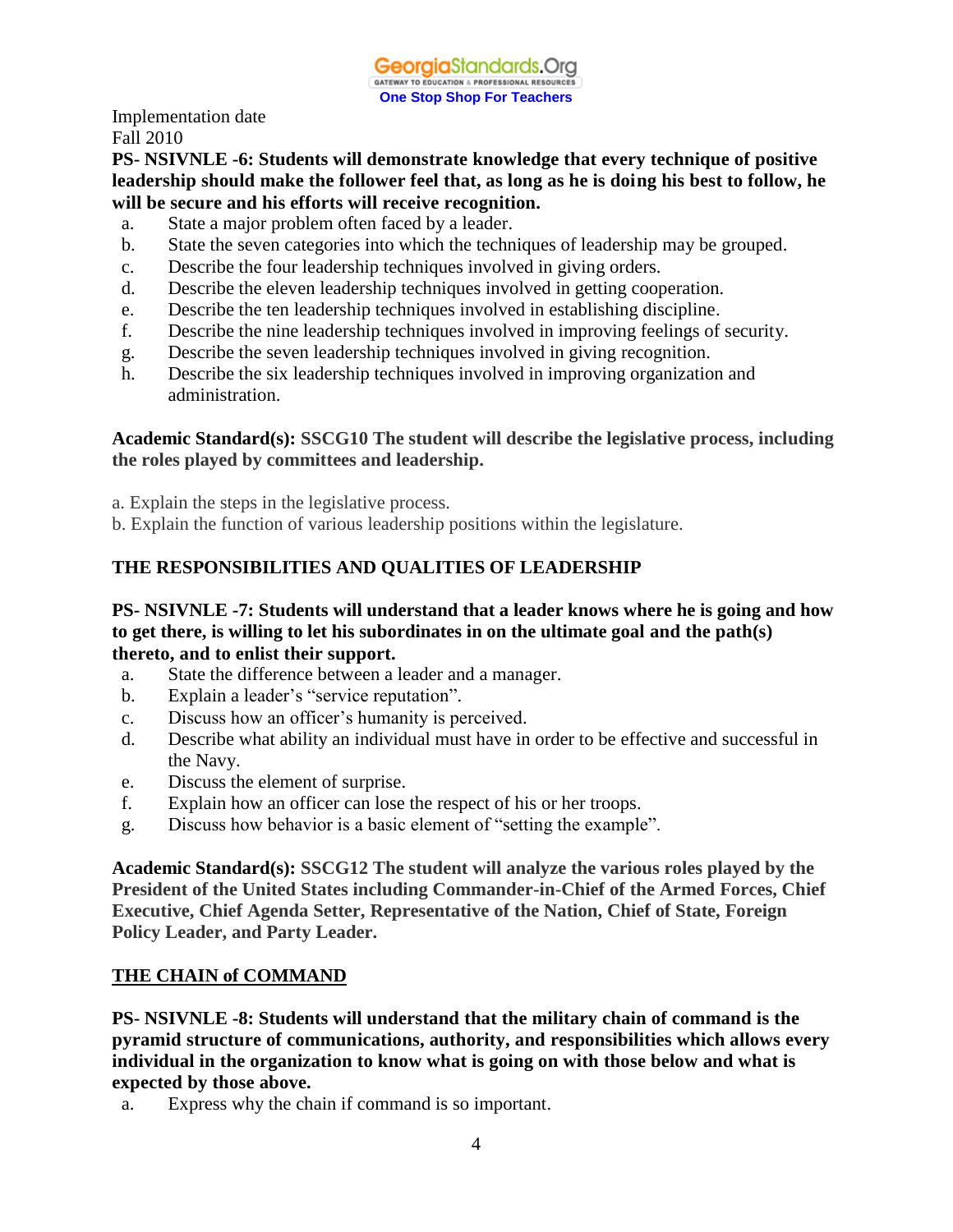- b. Infer the benefits of following the chain of command.
- c. Explain when the chain of command should be bypassed.
- d. Describe what actions are taken when it has been necessary to bypass the chain of command.
- e. Express what juniors must do when a senior's perceptions are believed to be in error.
- f. State the possible detrimental results that may occur when the chain of command is bypassed.
- g. Describe the typical effective span of control.
- h. Discuss the negative concept of using the chain of command as a crutch for not taking the initiative and responsibility for starting the job.

#### **Academic Standard(s): SSCG4 The student will demonstrate knowledge of the organization and powers of the national government.**

a. Describe the structure and powers of the legislative, executive, and judicial branches.

b. Analyze the relationship between the three branches in a system of checks and balances and separation of powers.

#### **PS- NSIVNLE -9: Students will demonstrate knowledge that authority and responsibility is invested in the captain of a ship, and every leader below him has the unequivocal requirement for obedience to his command.**

- a. Relate a fundamental assumption every leader must make.
- b. Evaluate decisions that are made contrary to one's belief.
- c. Derive what one does when faced with difficult decisions.
- d. State the tenacity of an officer who adheres to his values system.
- e. Discuss how one goes about building the strength of a unit.
- f. Describe the proper action to be taken if one has a problem with a senior.

## **Academic Standard(s) SSCG14 The student will explain the impeachment process and its usage for elected officials.**

- a. Explain the impeachment process as defined in the U.S. Constitution.
- b. Describe the impeachment proceedings of Andrew Johnson and Bill Clinton.

## **PS- NSIVNLE -10: Students will understand how discipline within a body of men and carrying out orders can turn an unruly mob into a cohesive group, banded for specific objectives.**

- a. Compare authority verses responsibility.
- b. Discuss how quickly an officer can decide to implement a command.
- c. Describe the posture a leader takes when carrying out an order.

#### **Academic Standard(s): SSCG22 The student will demonstrate knowledge of the criminal justice process.**

a. Analyze the steps in the criminal justice process.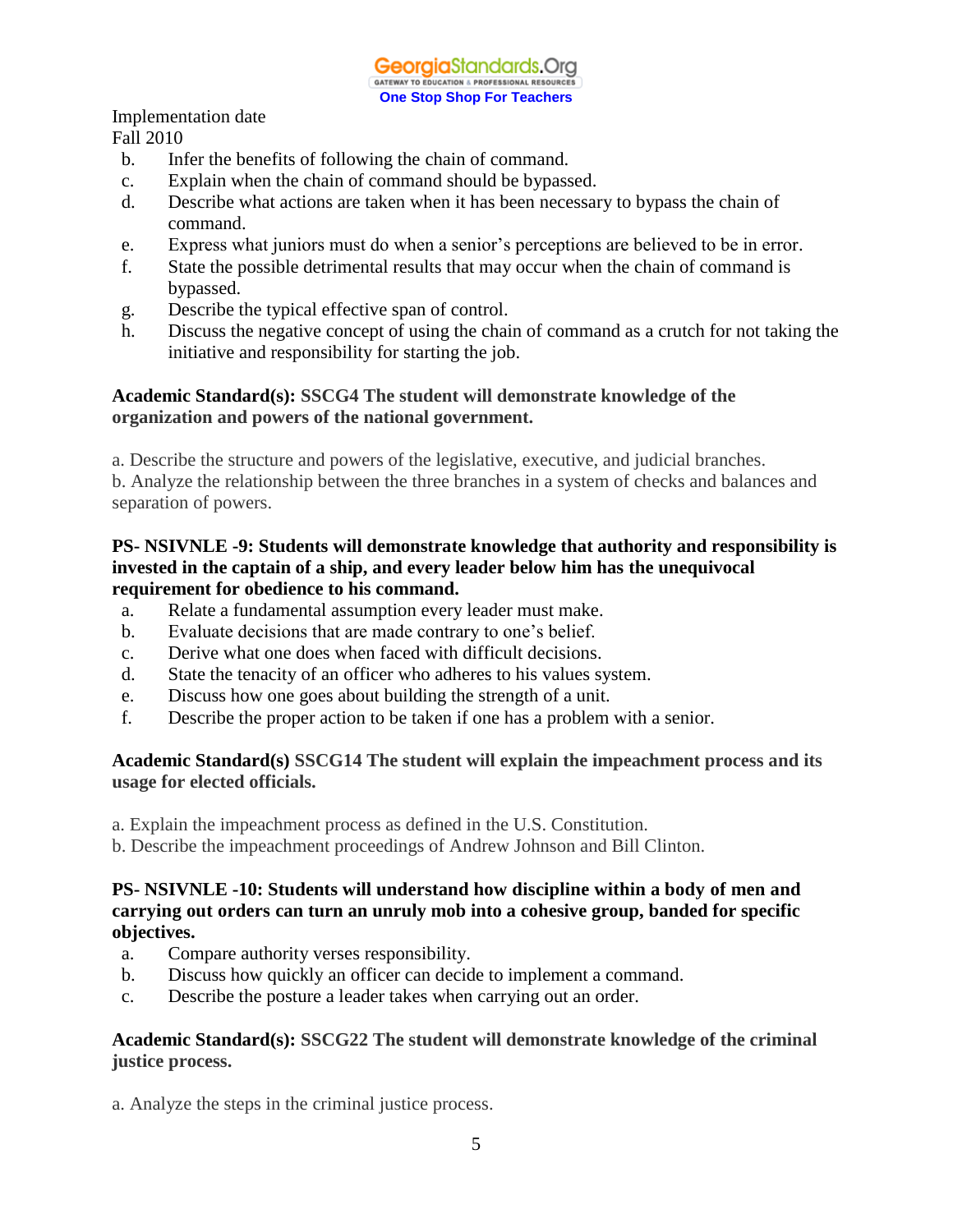

- b. Explain an individual's due process rights.
- c. Describe the steps in a criminal trial or civil suit.
- d. Examine the different types of sentences a convicted person can receive.

## **CRITICISM and the NAVAL OFFICER:**

**PS- NSIVNLE -11: Students will understand the leadership abilities necessary to deliver criticism smoothly, to receive criticism with equanimity, and to elicit criticism where it would be helpful.**

- a. Identify the concept of seeking and taking responsibility as a key of successful leadership.
- b. Cite the mechanism by which leaders exercise their responsibility to help subordinates past rough spots.
- c. Discuss setting standards as an integral part of a leader's job.
- d. Discuss how often a senior should review subordinate's performance with them.
- e. Discuss the phrase, "May I make a suggestion, Sir?" as a good method to be used by juniors who wish to make their views on an issue known to their senior.
- f. Discuss a characteristic displayed by good followers and leaders in the naval service when giving advice.
- g. Cite the rule that should always be followed regarding the delivery of criticism.
- h. Describe what characteristic criticism must have to be useful.
- i. Discuss what attitude junior officers should take toward suggestion given by subordinate enlisted personnel.

#### **Academic Standard(s): SSCG6 The student will demonstrate knowledge of civil liberties and civil rights.**

- a. Examine the Bill of Rights with emphasis on First Amendment freedoms.
- b. Analyze due process law expressed in the 5th and 14th Amendments.
- c. Explain selective incorporation of the Bill of Rights.

d. Explain how government seeks to maintain the balance between individual liberties and the public interest.

e. Explain every citizen's right to be treated equally under the law.

## **RESPONSIBILITY and the NAVAL OFFICER**

#### **PS- NSIVNLE -12: Students will understand that a naval officer is morally responsible for all aspects of what happens to his unit.**

- a. State the four cardinal virtues of moral responsibility and leadership.
- b. Discuss what is meant by the term "responsibility".
- c. Discuss the concept of possessing moral courage as paramount to a junior officer.
- d. Describe what happens when a junior leader turns a blind eye to a situation or exhibits behavior that he or she knows to be wrong.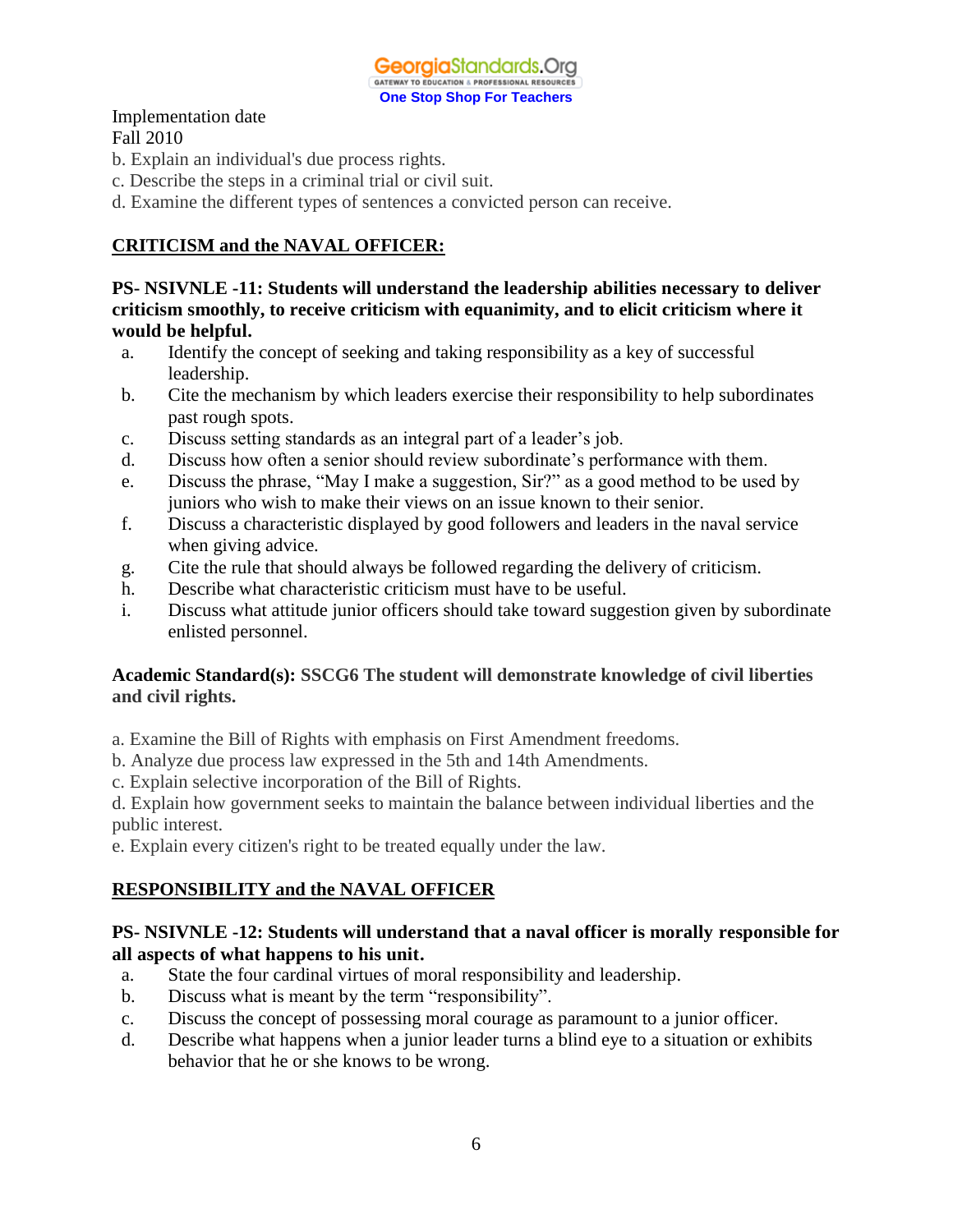## **Academic Standard(s): B3 The student will demonstrate an understanding of the Bible's impact on the history, religion, government and law of various cultures**

b.Investigate and explains the biblical roots and influences on contemporary culture, to include history, government, law, customs, morals, and values

**PS- NSIVNLE -13: Students will understand that the difference between leaders and those who follow is the propensity on the part of the leader to seek out situations in which they can contribute and take charge as necessary, and accept responsibility if something goes wrong.**

- a. Discuss how a leader shows that he or she is responsible.
- b. Discuss the leader's responsibilities when given an unpleasant assignment.
- c. Explain how a leader develops a sense of responsibility among subordinates.
- d. Explain the relationship between delegating and assigning responsibility for a task or mission.
- e. Discuss when a senior will regard a failure of a junior as unavoidable.

## **Academic Standard(s): SSUSH22 The student will identify dimensions of the Civil Rights movement 1945-1970.**

a. Explain the importance of President Truman's order to integrate the U.S. military and the federal government.

e. Describe the causes and consequences of the Civil Rights Act of 1964 and the Vote

## **PS- NSIVNLE -14: Students will understand that within the triad of responsibility, accountability, and authority, the officers' corps has an ethical code that ensures that officers always do what is right and always use authority properly.**

- a. Discuss one of the most important qualities of leadership.
- b. Discuss when a leader's legitimate authority rests over a subordinate.
- c. Explain how a military leader's authority can be strengthened.
- d. Describe the difference between positive and negative exercise of authority.

## **Academic Standard(s): SSCG1 The student will demonstrate knowledge of the political philosophies that shaped the development of United States constitutional government.**

a. Analyze key ideas of limited government and the rule of law as seen in the Magna Carta, the Petition of Rights, and the English Bill of Rights.

b. Analyze the writings of Hobbes (Leviathan), Locke (Second Treatise on Government), and Montesquieu (The Spirit of Laws) as they impact our concept of government.

## **Reading Across the Curriculum**

## **Reading Standard Comment**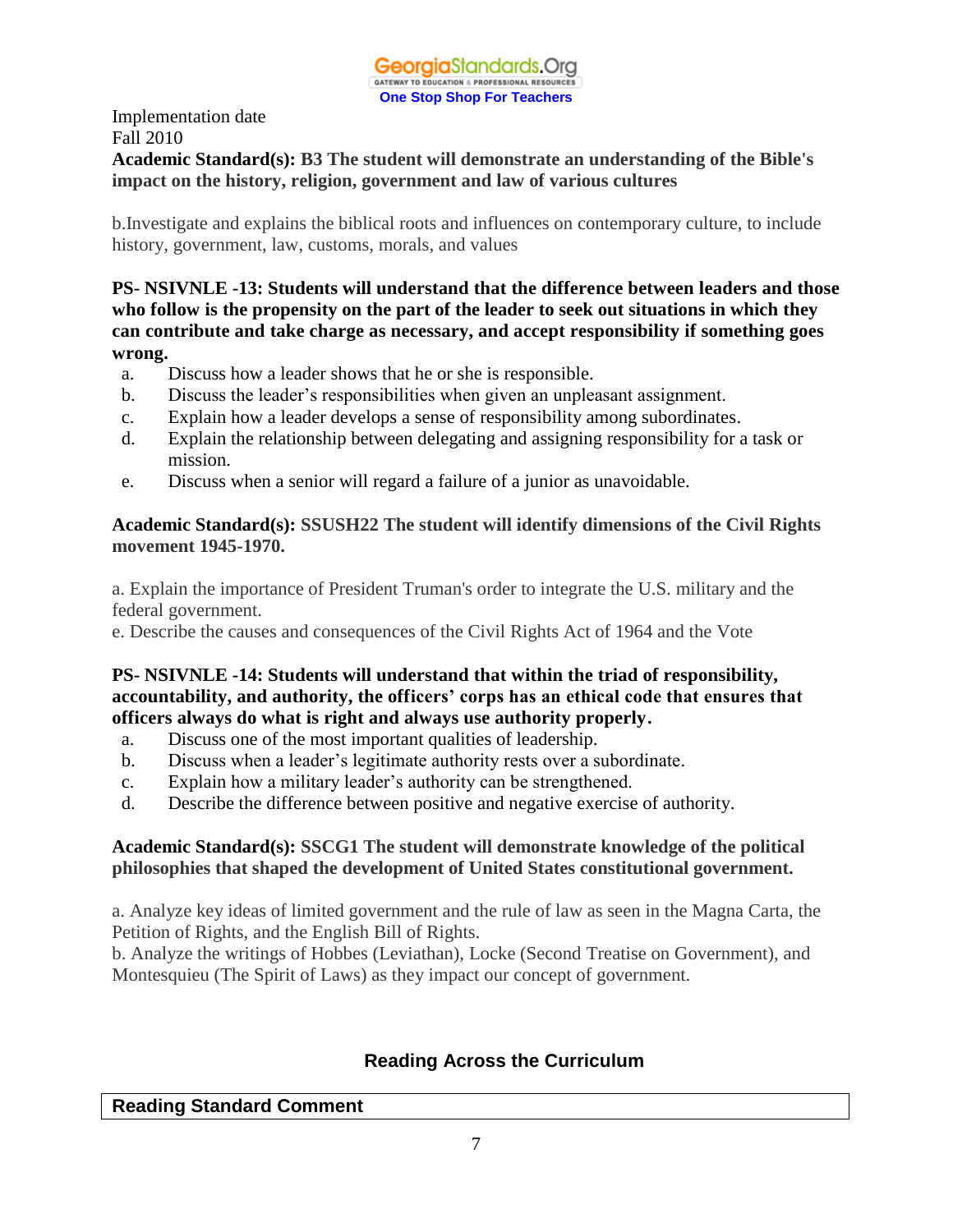After the elementary years, students engage in reading for learning. This process sweeps across all disciplinary domains, extending even to the area of personal they experience text in all genres and modes of discourse. In the study of various disciplines of learning (language arts, mathematics, science, social studies), students must learn through reading the communities of discourse of each of those disciplines. Each subject has its own specific vocabulary, and for students to excel in all subjects, they must learn the specific vocabulary of those subject areas in context.

Beginning with the middle grades years, students begin to self-select reading materials based on personal interests established through classroom learning. Students become curious about science, mathematics, history, and literature as they form contexts for those subjects related to their personal and classroom experiences. As students explore academic areas through reading, they develop favorite subjects and become confident in their verbal discourse about those subjects.

Reading across curriculum content develops both academic and personal interests in students. As students read, they develop both content and contextual vocabulary. They also build good habits for reading, researching, and learning. The Reading Across the Curriculum standard focuses on the academic and personal skills students acquire as they read in all areas of learning.

Students will enhance reading in all curriculum areas by:

- a. Reading in all curriculum areas
	- Read a minimum of 25 grade-level appropriate books per year from a variety of subject disciplines and participate in discussions related to curricular learning in all areas.
	- Read both informational and fictional texts in a variety of genres and modes of discourse.
	- Read technical texts related to various subject areas.
- b. Discussing books
	- Discuss messages and themes from books in all subject areas.
	- Respond to a variety of texts in multiple modes of discourse.
	- Relate messages and themes from one subject area to messages and themes in another area.
	- Evaluate the merit of texts in every subject discipline.
	- Examine author's purpose in writing.
	- Recognize the features of disciplinary texts.
- c. Building vocabulary knowledge
	- Demonstrate an understanding of contextual vocabulary in various subjects.
	- Use content vocabulary in writing and speaking.
	- Explore understanding of new words found in subject area texts.
- d. Establishing context
	- Explore life experiences related to subject area content.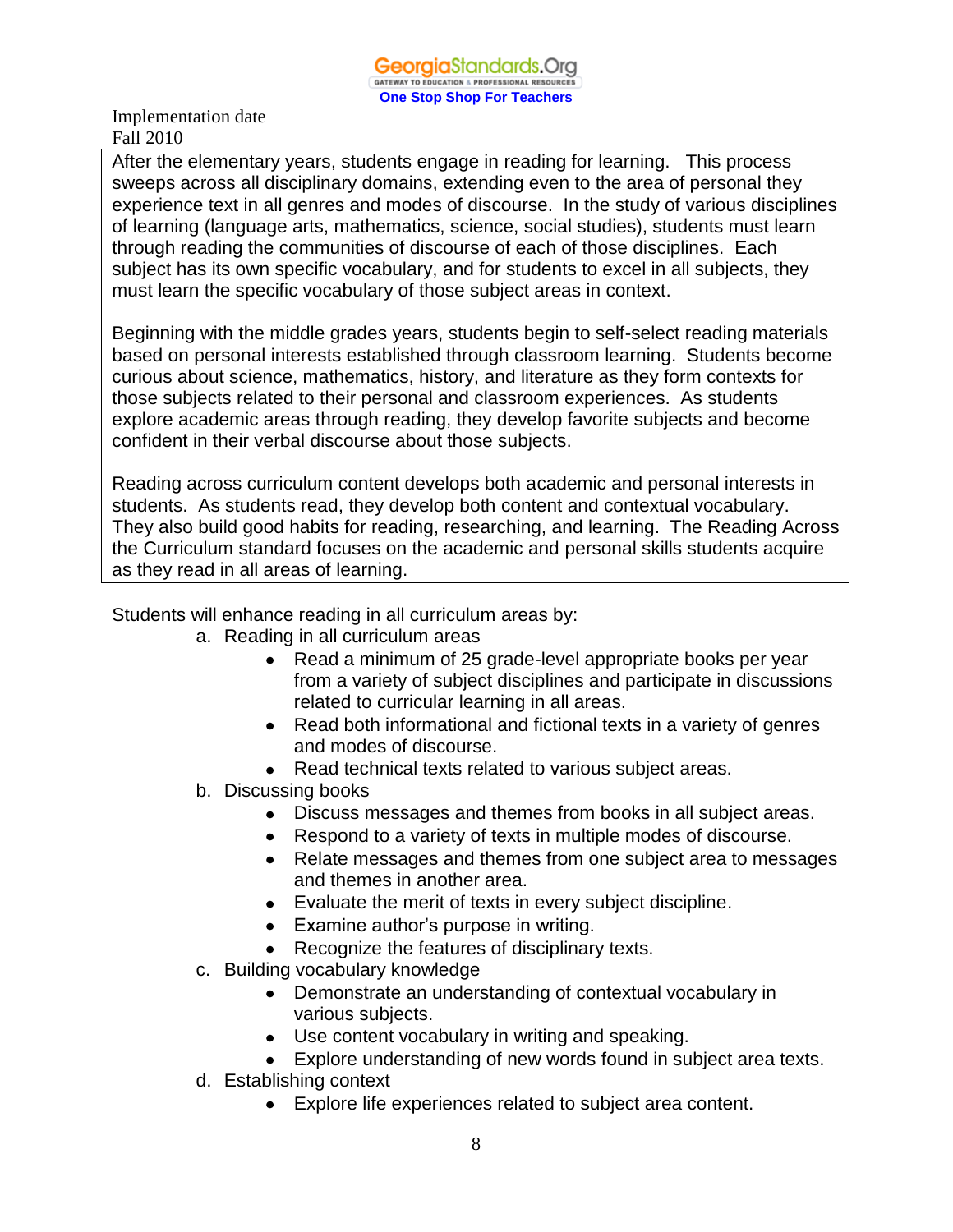GeorgiaStandards.Org GATEWAY TO EDUCATION & PROFESSIONAL RESOURCE **One Stop Shop For Teachers**

Implementation date Fall 2010

- Discuss in both writing and speaking how certain words are subject area related.
- Determine strategies for finding content and contextual meaning for unknown words.

## **CTAE Foundation Skills**

The Foundation Skills for Career, Technical and Agricultural Education (CTAE) are critical competencies that students pursuing any career pathway should exhibit to be successful. As core standards for all career pathways in all program concentrations, these skills link career, technical and agricultural education to the state's academic performance standards.

The CTAE Foundation Skills are aligned to the foundation of the U. S. Department of Education's 16 Career Clusters. Endorsed by the National Career Technical Education Foundation (NCTEF) and the National Association of State Directors of Career Technical Education Consortium (NASDCTEc), the foundation skills were developed from an analysis of all pathways in the sixteen occupational areas. These standards were identified and validated by a national advisory group of employers, secondary and postsecondary educators, labor associations, and other stakeholders. The Knowledge and Skills provide learners a broad foundation for managing lifelong learning and career transitions in a rapidly changing economy.

**CTAE-FS-1 Technical Skills:** Learners achieve technical content skills necessary to pursue the full range of careers for all pathways in the program concentration.

**CTAE-FS-2 Academic Foundations:** Learners achieve state academic standards at or above grade level.

**CTAE-FS-3 Communications:** Learners use various communication skills in expressing and interpreting information.

**CTAE-FS-4 Problem Solving and Critical Thinking:** Learners define and solve problems, and use problem-solving and improvement methods and tools.

**CTAE-FS-5 Information Technology Applications:** Learners use multiple information technology devices to access, organize, process, transmit, and communicate information.

**CTAE-FS-6 Systems:** Learners understand a variety of organizational structures and functions.